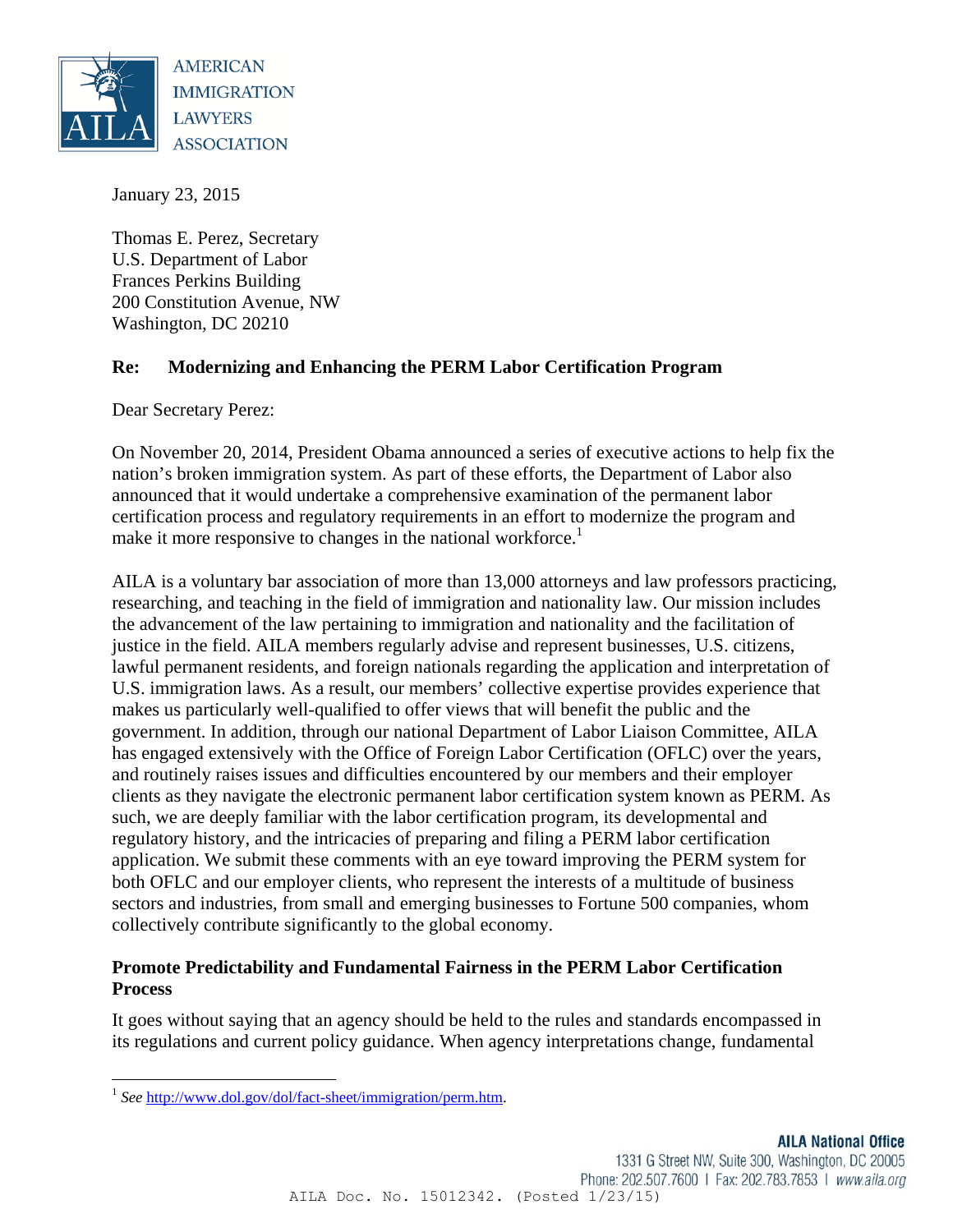fairness necessitates that the regulated community be given notice of the change, and the opportunity to adjust prevailing practices accordingly. While AILA commends OFLC for engaging regularly with the public through its quarterly stakeholder engagements and the provision of policy interpretations through "FAQs" and other guidance, it is critical that changes in regulatory interpretation or modification of OFLC internal practices not be applied retroactively to pending cases.

In recent years, we have observed two occasions where a new policy interpretation resulted in the denial of hundreds of pending PERM applications for a wide range of employers. In both instances, OFLC ultimately agreed to reverse the denials, but not before employers were required to expend significant resources on appeals, new applications, and other measures to address the uncertainty caused by these policy shifts. As the examples noted below make clear, OFLC must put in place a process through which new policy interpretations are announced, and ensure that those interpretations only apply to cases filed after the announcement.

The first example of an unannounced policy change occurred in July 2013, when OFLC began denying PERM applications on the basis that a requirement for a degree in "engineering" was not sufficiently specific for occupations such as software engineers, computer programmers, and similar positions. Many cases were denied without audit, so employers had no opportunity to explain why an "engineering" degree was in fact appropriate for the position. After substantial efforts by AILA and other stakeholder groups, OFLC ultimately agreed to reopen and reverse these denials, but not before the affected employers incurred substantial economic losses.

The second instance occurred in late 2013. The current version of the PERM Form ETA 9089 does not ask for or include a designated space to list a license, certification, or other nonexperienced based qualification that the employee possesses that might be required for the position. For many years, in apparent recognition of this limitation, OFLC would approve cases with a non-experienced based requirement, presumably because the beneficiary's possession of the qualification could easily be inferred from other information on the application (for example: a medical doctor with several years' experience in the U.S. is presumed to have a medical license). However, in late 2013 OFLC began denying applications for failure to list the beneficiary's qualification, without providing any notice of an impending policy shift. This had a particularly negative effect on doctors, school teachers, and other licensed professionals. As with the "engineering" denials described above, OFLC ultimately reversed course, and in July 2014 posted a new FAQ explaining how to use Section K to address this issue.<sup>2</sup> However, by changing an interpretation without notice, the OFLC was forced to expend a substantial amount of resources to correct inappropriate denials, and employers likewise incurred economic losses.

In the interest of transparency, and to prevent problems such as this from happening in the future, OFLC should implement two simple process changes. First, OFLC should give advance notice to the regulated public of any planned policy changes. In doing so, policy announcements should be given an "effective date" of at least three to six months after the date of the announcement to allow employers sufficient time to comply with the change prior to filing their applications. OFLC should also consider taking an approach similar to USCIS, which several years ago began posting new policy guidance on its website and providing the public the opportunity to

1331 G Street NW, Suite 300, Washington, DC 20005 Phone: 202.507.7600 | Fax: 202.783.7853 | www.aila.org

AILA Doc. No. 15012342. (Posted 1/23/15)

<sup>2</sup> *See* http://www.foreignlaborcert.doleta.gov/faqsanswers.cfm#alien8.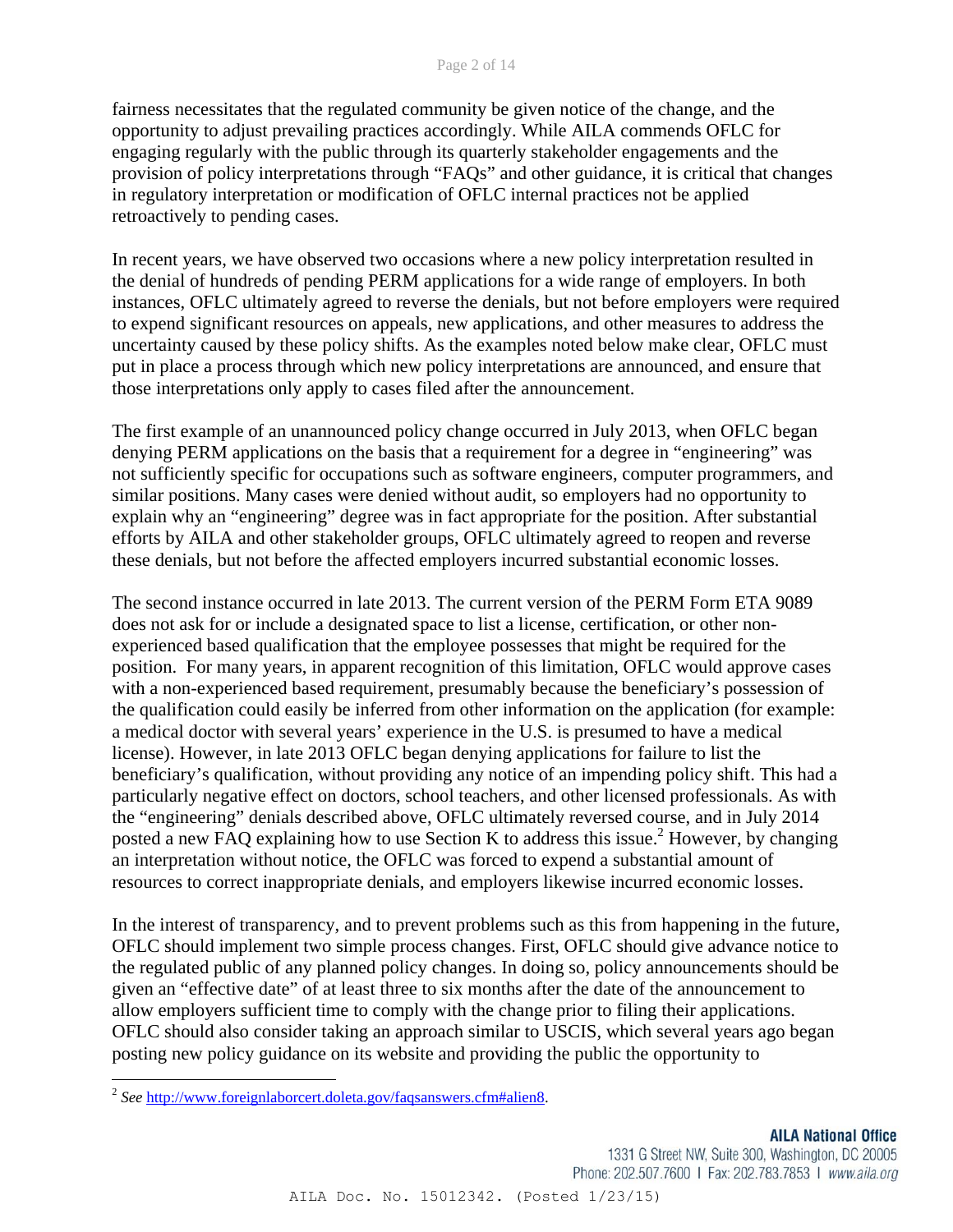comment.<sup>3</sup> Second, when OFLC implements a policy change, it should ensure that the change is applied only to those cases filed on or *after* the effective date contained in the announcement. Given the lengthy processing times, fundamental fairness requires that new policy interpretations not be applied retroactively. By implementing these simple changes, OFLC will succeed in infusing far greater predictability and fairness into the PERM process, while continuing to further its mission to protect U.S. workers.

# **Eliminate "Harmless Error" as a Basis for Denial**

Under the current PERM regulations, any error, no matter how small, is fatal to the labor certification. Even if the employer discovers the error, there is no opportunity to correct it. This "zero-tolerance" policy is found at 20 CFR §656.11(b) which states, "Requests for modification to an application will not be accepted for applications submitted after July 15, 2007."<sup>4</sup> The fallout from this rule can be significant. Typically, by the time the case comes up for review and DOL processes the denial, the underlying recruitment is expired, and the employer must begin the process anew, often at great expense.<sup>5</sup>

Harmless errors can occur at two stages of the process. First, they can occur when preparing the ETA 9089, a very extensive, very detailed form with more than 150 fields. Typographical errors, letter or number transposition, and inadvertently leaving a field blank are typical of the errors that can and often do occur. Errors can also occur after filing during the audit process. An employer must respond to an audit request with detailed and significant evidence within a short period of time, often 30 days. An audit response can often require the employer to reproduce multiple portions of the file, execute affidavits, and develop letters and evidence to explain the technical requirements for the job, such as the need for experience in a particular computer application or fluency in a foreign language. In the process of responding to a detailed audit, the employer can easily overlook a minor detail.

While we recognize that not every error is harmless, many can be easily corrected. Real world examples where a harmless error led to an unnecessary denial include:

 **Section C, "Employer Information," Question 5, "Number of Employees."** The employer failed to complete this question and the case was denied without audit. The test of the labor market and the substance of the application are the same whether the employer has three or 3,000 employees. Accidentally omitting this information should not lead to a denial.

#### **AILA National Office**

1331 G Street NW, Suite 300, Washington, DC 20005 Phone: 202.507.7600 | Fax: 202.783.7853 | www.aila.org

<sup>3</sup> *See* http://www.uscis.gov/outreach/feedback-opportunities. 4

 $^4$  20 CFR §656.11(b) was promulgated on May 17, 2007 as part of the final rule to "reduc[e] the incentives and opportunities for fraud and abuse" in the labor certification program, and codified DOL's position in the BALCA decision *Matter of HealthAmerica*, 2006-PER-1 (July 18, 2006) (en banc). In that case, the employer made a typographical error when entering the date of an advertisement into the form. The error was obvious because the employer submitted the newspaper tear sheets which reflected a different date. The Certifying Officer denied certification, and BALCA reversed holding that this type of harmless error should not be a basis for denial.

<sup>&</sup>lt;sup>5</sup> The employer cannot simply correct a minor error and refile the case, because advertising "expires" after 180 days. Sunday advertising can cost thousands of dollars. Indeed, newspapers such as the *New York Times* typically charge \$2,000 to \$3,000 for two advertisements for a professional position.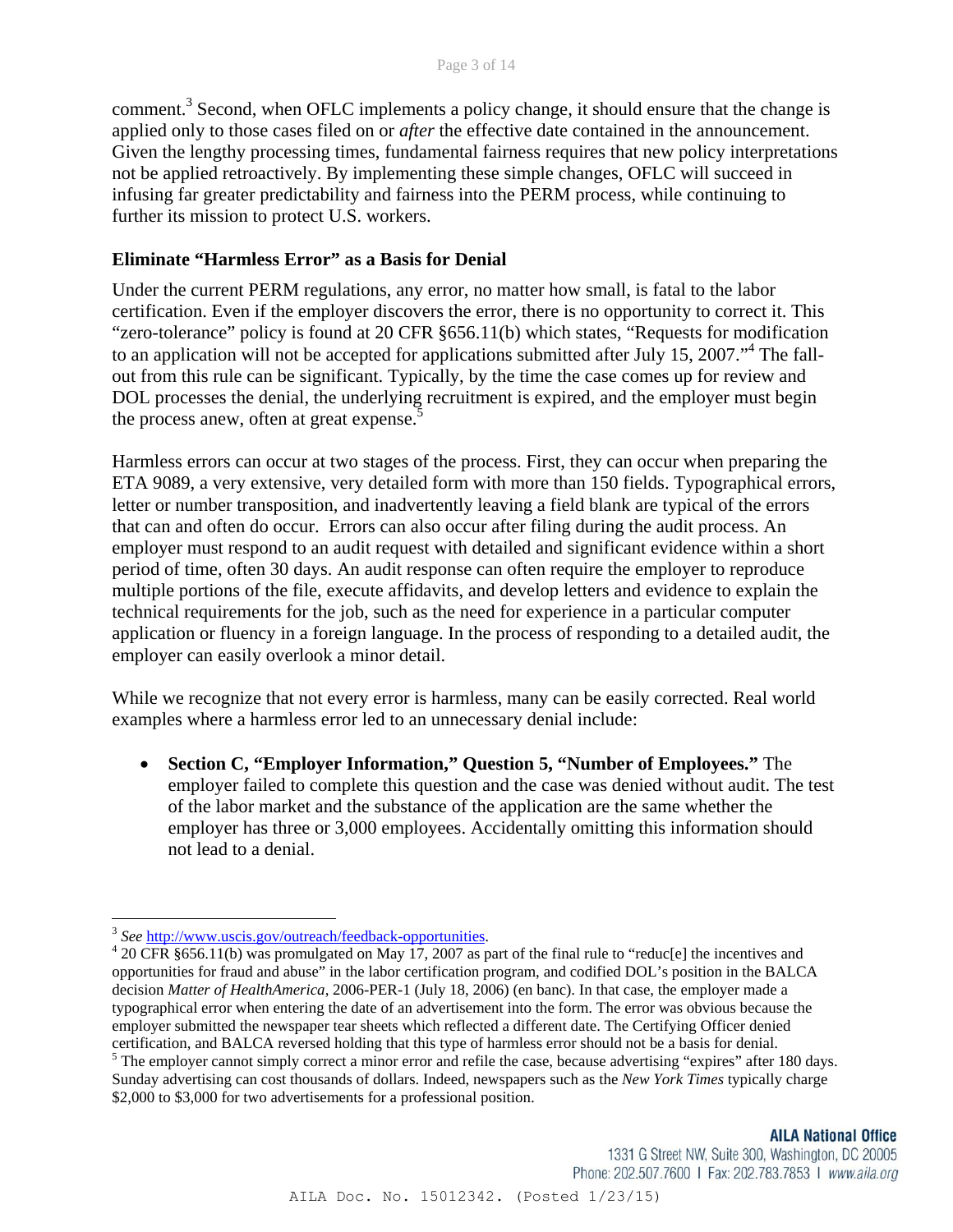- **Section H, "Job Opportunity Information," Question 6, "Is experience in the job offered required for the job."** The employer mistakenly forgot to check the "yes" or "no" box. The case was denied without an audit.
- **Section J, "Alien Information," Question 5, "Country of citizenship."** The employer accidentally indicated the foreign worker was a U.S. citizen and the case was denied without audit.
- **Failure to date the signature line.** In an audit response, the employer signed the ETA 9089 but failed to date the signature. The application was denied without audit.
- Poor copies of advertising tear sheets. The employer responded to an audit request by submitting copies of the newspaper tear sheets. While reproducing the copies, the corner of the page was turned so that the date of the advertisement was not visible. DOL denied certification for failure to adequately respond to the audit request.

In all of these examples, OFLC could have easily allowed the employer to offer clarifying information rather than denying the application. Put simply, no case should be denied for a typographical or harmless oversight on the ETA 9089 or when responding to an audit request without providing the employer an opportunity to provide evidence to show that all of the PERM regulatory elements have been met. The regulation at 20 CFR §656.20(d)(1) authorizes OFLC to request missing information in a PERM case, and due process and fundamental fairness require such a request be made to the employer when a typographical error or simple oversight is apparent. DOL can easily issue a "request for information" or an audit letter. Allowing employers the opportunity to provide evidence to address harmless errors will restore fundamental fairness to the process by permitting employers to proceed with an otherwise meritorious application without incurring the significant expense of starting the PERM case over again. A harmless error rule would also redirect DOL resources to considering and resolving applications on their merits.

# **Reduce the Backlogs for PERM Applications at OFLC and BALCA, and Shorten Processing Times for OES-Based Prevailing Wage Determinations**

Though processing times fluctuate according to demand, the overall average processing times for PERM applications and prevailing wage determinations (PWDs) are too long and can create problems when delays lead to lapses in the employee's underlying nonimmigrant status and employment authorization.

When the PERM program was launched in 2005, the intent was that cases would generally be adjudicated within 45 to 60 days.<sup>6</sup> Indeed, during PERM's early months, cases were adjudicated in a matter of weeks, whether or not they were selected for audit. However, at present, the

<sup>&</sup>lt;sup>6</sup> See 69 Fed. Reg. 77326, 77328 ("[w]e anticipate an electronically filed application not selected for audit will have a computer-generated decision within 45 to 60 days of the date the application was initially filed.")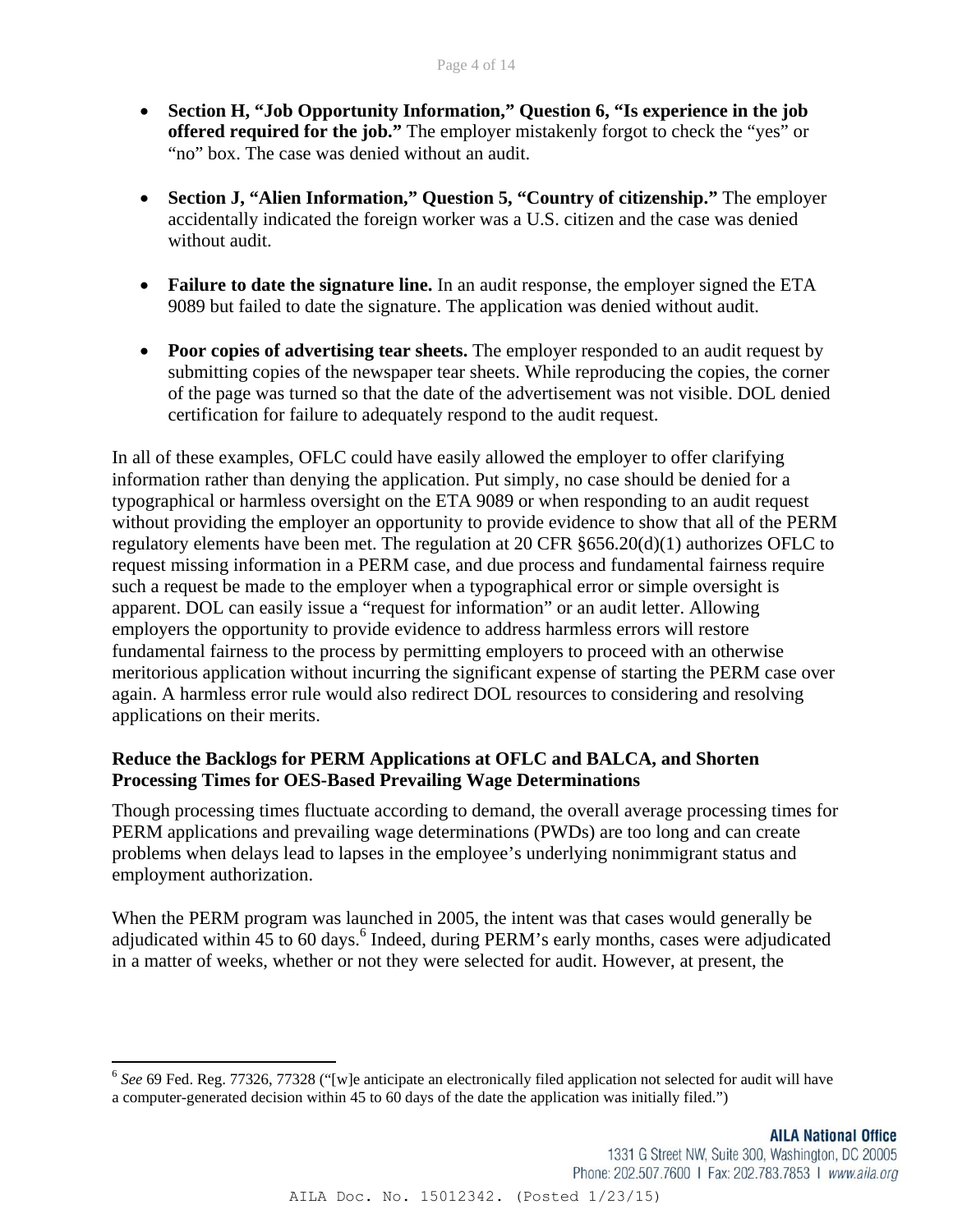standard processing time for cases not selected for audit ranges from four to six months, while cases in the audit queue take approximately 18 months.<sup>7</sup>

The PERM system requires employers to conduct recruitment prior to filing the application. In order for employers and the American public to gain confidence in the system, it is essential that PERM applications be adjudicated closer to the time the actual labor market test took place. Moreover, many of the PERM process steps and evidentiary requirements that are built into the regulations assume a 45 to 60 day processing time. It is critical that DOL honor the time frame to which it committed when PERM was instituted. The processing time for audited cases should be no more than three months from the date of filing.

The backlog of appeals pending at BALCA is approximately three years. OFLC should focus on reducing this backlog to ensure that PERM denials are reviewed in a more timely and meaningful manner. We also encourage BALCA to publish and regularly update its processing times so that employers have a better understanding as to how long an appeal of an adverse PERM decision may take.

OFLC's stated goal for processing prevailing wage determinations for PERM applications is 60 days and experience dictates that processing generally falls within a six to eight week time frame. However, in most cases, wage data is readily available through the Bureau of Labor Statistics (BLS) Occupational Employment Statistics (OES) program. With this in mind, we urge OFLC to work toward a two-week standard processing time frame for OES-based prevailing wage requests.

# **Explore the Possibility of Charging Reasonable Filing Fees in Exchange for Faster, Reliable Processing Times**

Though we understand that the imposition of a filing fee for PERM labor certification applications might require a regulatory or legislative fix, we encourage DOL to explore the feasibility of this option. Any fee analysis should also include an examination of a fee-based expedite service, similar to U.S. Citizenship and Immigration Services premium processing for certain employment-based applications and petitions. A fee-based system might allow OFLC to continue to process applications in the event of a future federal government shut down or sequester, or at least recover from a lapse in appropriations more swiftly and with less impact on employers. We note, however, that should DOL ultimately implement a fee for the PERM labor certification process, such fees should be reasonable and also include adequate provision for a fee waiver, perhaps for non-profit employers or employers who demonstrate financial need. Fees should also be dependent upon OFLC reducing processing times, as described above, for PERM applications and associated PWDs.

# **Update the Recruitment Regulations to Incorporate Real World, Modern Recruitment Practices**

The PERM recruitment requirements run far afield from standard "real world" recruitment practices and are thus often confusing to employers. The regulations require employers to test the

 <sup>7</sup> *See* https://icert.doleta.gov/#fragment-

<sup>2?</sup>utm\_source=InfoNet&utm\_medium=referral&utm\_campaign=Homepage\_ContentBlock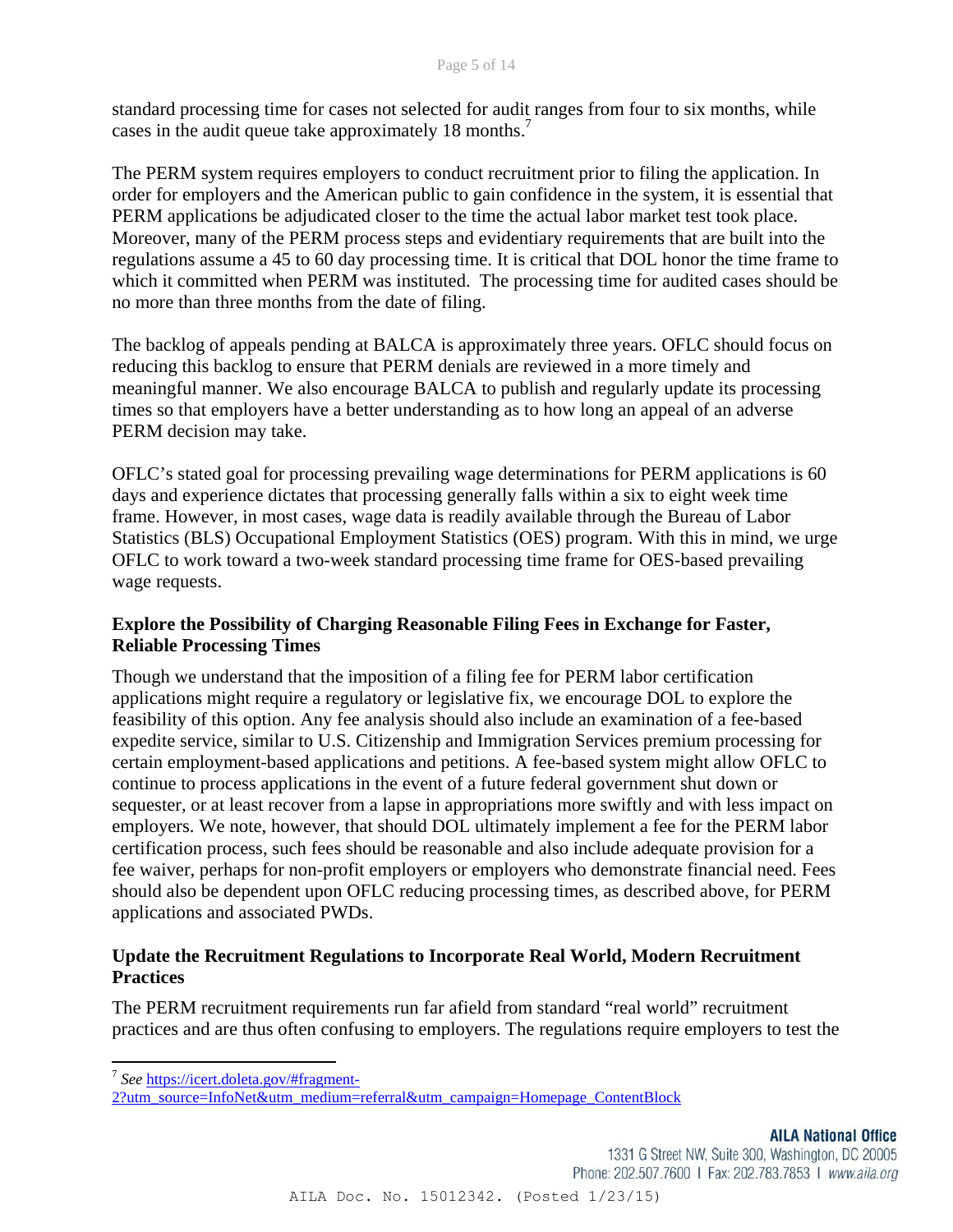labor market using recruitment methods that are uncommon or obsolete, while providing information (such as salary) that would not normally be disclosed until much later in the interview process. In addition, many of the regulatory recruitment methods are both expensive and unproductive. Noting that real world recruitment practices differ vastly between professional and non-professional positions, our comments are limited to recruitment for professional positions (20 CFR §656.17(e)(1)).

*State Workforce Agency (SWA) Job Orders*. This requirement [20 CFR §656.17(e)(1)(i)(A)] should be eliminated. Each SWA has different, and often confusing, posting requirements and are rarely used by professional job seekers. Furthermore, as SWAs upgrade their electronic platforms, issues have been raised as to whether a particular job order complies with the PERM regulations. A national job board, with data fields consistent with the regulations, could be a viable alternative.

*Sunday Advertisements*. For applications for professional occupations, the requirement to advertise the position on two different Sundays in a print newspaper of general circulation should be removed from the list of "mandatory steps" at 20 CFR  $\S 656.17(e)(1)(i)(B)$  and moved to the list of acceptable "additional recruitment steps" at 20 CFR §656.17(e)(1)(ii). This would create one set of options from which the employer must choose to conduct its recruitment. Sunday newspaper advertisements are extremely expensive, but are infrequently consulted by job seekers in today's economy. As a result, many employers rarely use such ads as a standard recruitment method for professional positions. By not requiring any mandatory recruitment steps, and permitting employers to choose all sources from a suggested list, the process is brought closer to the actual practices of modern employers, and thus, to the real world.

*Notice of Filing (NOF)*. The primary purpose of the NOF is not as a method of recruitment, but rather to provide notice to the employer's workforce that the employer is submitting a labor certification application.<sup>8</sup> Because of this, information on the NOF should be limited to:

• The job title;

- A description of the job sufficient to apprise workers of the nature of the position; and
- The offered wage, which may be stated as a range as long as the bottom of the range is at or above the prevailing wage. If the offered wage is stated as a range, the wage offered to the foreign national at the time the application is filed must be within the stated range.

Under the current regulations at 20 CFR  $§656.10(d)(4)$ , the NOF must also include all information required for advertisements under §656.17(f), including information as to how interested applicants can apply for the job. The use of the NOF to achieve both notice and recruitment goals is confusing and unnecessary. The regulations should be amended to limit the NOF to one purpose, namely notice to employees. For the same reason, DOL should

<sup>&</sup>lt;sup>8</sup> "Congress' primary purpose in promulgating the notice requirement was to provide a way for interested parties to submit documentary evidence bearing on the application for certification rather than to provide another way to recruit for U.S. workers." *See* 69 Fed. Reg. at 77338.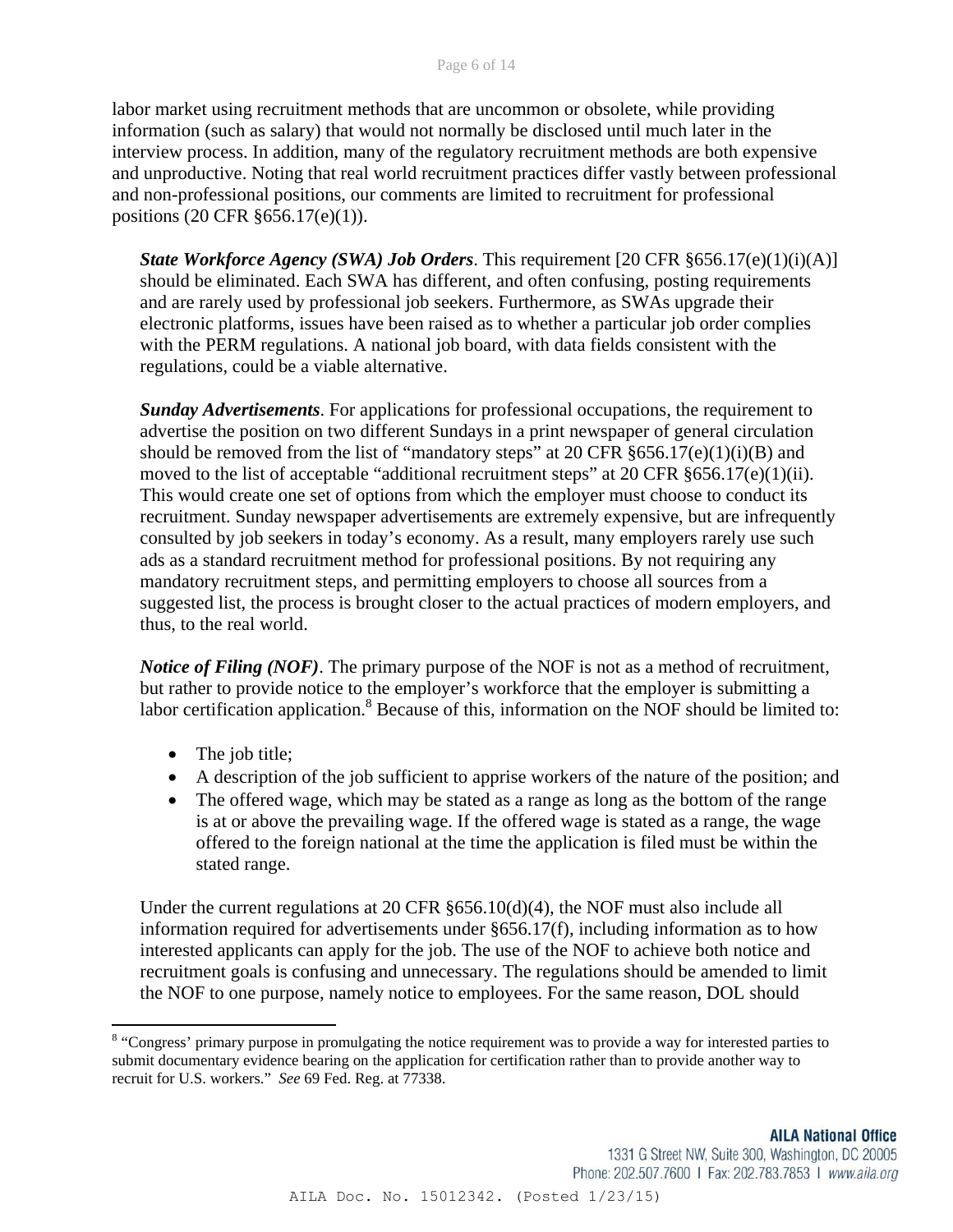eliminate the requirement under 20 CFR  $\S 656.10(d)(1)(ii)$ , that the NOF be posted "in any and all in-house media, whether electronic or printed, in accordance with the normal procedures used for the recruitment of similar positions."

# **Honor and Incorporate Existing Real World Employment Practices into the PERM Process**

The current PERM regulations also do not accurately reflect real world practices in the hiring and promotion of U.S. and foreign workers. DOL must close this gap between regulation and reality so that employers are not forced to make convoluted efforts to comport with the regulatory labor certification requirements while running afoul of their own internal practices. For example, DOL should:

- **Allow the use of experience gained in a same or a similar position at the sponsoring employer**. The current rule, at 20 CFR §656.17(i)(3), prohibits the beneficiary from qualifying for the position through experience gained in a same or similar position with the sponsoring employer. This encourages foreign nationals to "jump ship" to a new employer so that their U.S.-based work experience can be considered in the labor certification process. This can be very costly for U.S. businesses that have already invested significant time and money in training and employing the foreign worker, and disruptive to the remaining workers who must bear the brunt of the negative impact on day-to-day work as a result.
- **Recognize modern workplace practices such as telecommuting and other flexible work arrangements**. The PERM process must be amended to recognize that telecommuting and flex-work arrangements are now part of the fabric of our workforce.
- **Recognize the distinction between traveling and roving**. The PERM process must be amended to recognize the distinction between a position involving *travel* (e.g., a Sales Engineer who travels to client sites) versus a position involving *roving* (e.g., a consultant who is assigned long-term at one site, then moves to another site long-term). In the latter case, no travel is required once the employee is assigned to a particular worksite.

The PERM process and resulting DOL adjudications demonstrate little understanding or flexibility when it comes to these common work arrangements. Burdensome audits and unnecessary denials should not be imposed merely because a position does not involve a Monday through Friday, nine-to-five work schedule at the employer's physical premises. Moreover, the ETA 9089 is not designed to easily inform DOL of such arrangements. DOL should seek input from stakeholders on these and other developing issues, and issue clear guidance for advertising, prevailing wages, and how to complete the ETA 9089 for such positions.

# **Take Steps to Ensure that Prevailing Wage Determinations Accurately Reflect Current Market Wages**

An important part of OFLC's mission is to ensure that the employment of a foreign national worker will not negatively impact the wages of a similarly employed U.S. worker. We strongly support these and other principles designed to protect all of those engaged in the U.S. workforce,

**AILA National Office**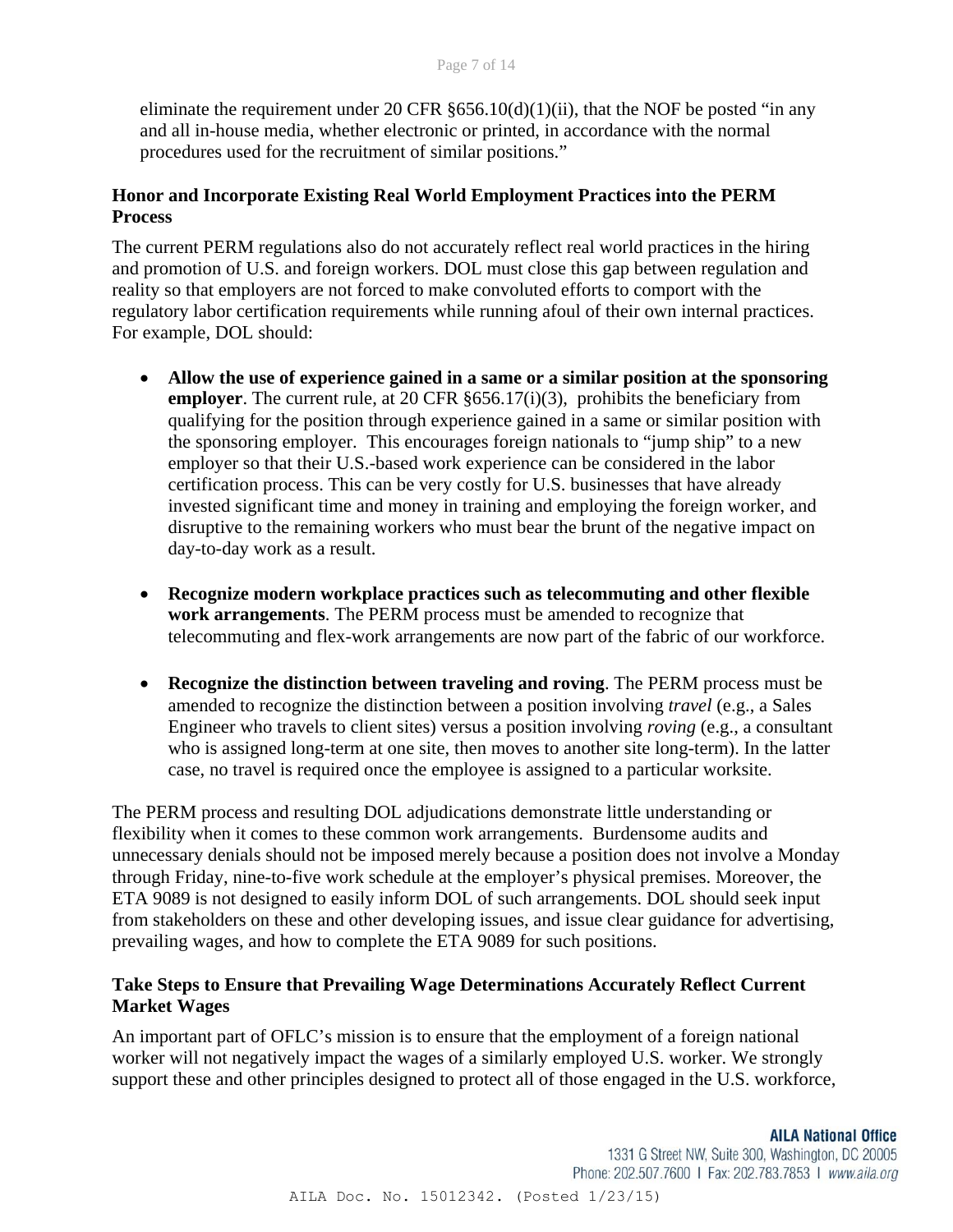and believe that no one should be paid below-market wages. However, the current PWD process often results in wage requirements that are skewed in the opposite direction, thus requiring employers to pay a foreign national worker a wage that is well above the market rate. This increases employer costs substantially and can ultimately force employers who must rely on foreign national workers to move projects abroad. The following examples illustrate the problems with the current PWD process:

### *Misclassification of Jobs into the Wrong Standard Occupational Classification*

Under the current system, employers submit a job description and list of educational and experience requirements to the National Prevailing Wage Center (NPWC), which reviews that information and assigns the position to a particular occupational code and skill level (ranging from entry-level to very experienced). This is typically done through the BLS OES system. Unfortunately, positions are often misclassified into incorrect occupational categories and assigned skill levels greater than that which is dictated by DOL's 2009 Prevailing Wage Determination Policy Guidance.<sup>9</sup>

This commonly occurs with positions in the information technology sector. For example, if a technology position involves even minimal supervision of junior workers or portions of projects, the NPWC will often classify the position as a Computer and Information Systems Manager (11-3021.00), an occupational category that is intended to encompass Chief Information Officers and other senior technology management positions. This error can result in a salary differential of \$20,000 or more. This problem was acknowledged by BALCA in *Matter of Meltwater News US1*, 2014-PWD-0005 (July 16, 2014), where the board noted that the "occupational profile for Computer and Information Systems Managers suggests that a CI Systems Manager holds a relatively high-level managerial position." Nevertheless, the misclassification of positions as managerial or supervisory in the IT industry and others continues.

Many large companies spend hundreds of thousands of dollars annually on salary benchmarking to ensure that they are paying wages to all of their employees that are competitive within the market. These employers strive to pay each worker with similar background experience and job duties at the same salary level. The conclusion by the NPWC that these companies are significantly underpaying a foreign national worker is simply not based in reality.

### *Rejection of Valid, Industry-Standard Prevailing Wage Surveys*

Under 20 CFR §656.40(g), employers are permitted to use scientifically-valid independent compensation surveys, such as Radford, Mercer, and Towers-Watson, as an alternative to the OES wage survey. Independent compensation surveys are extremely valuable tools for employers in setting employee wage levels because they tend to be based on very detailed data, with added levels of education, experience, and other relevant factors to allow differentiation between real-world career stages. Surveys such as these are so accurate and

<sup>9</sup> *See* Employment and Training Administration, "Prevailing Wage Determination Policy Guidance for Nonagricultural Immigration Programs," (*revised* Nov. 2009), *available at*  http://www.flcdatacenter.com/download/NPWHC\_Guidance\_Revised\_11\_2009.pdf.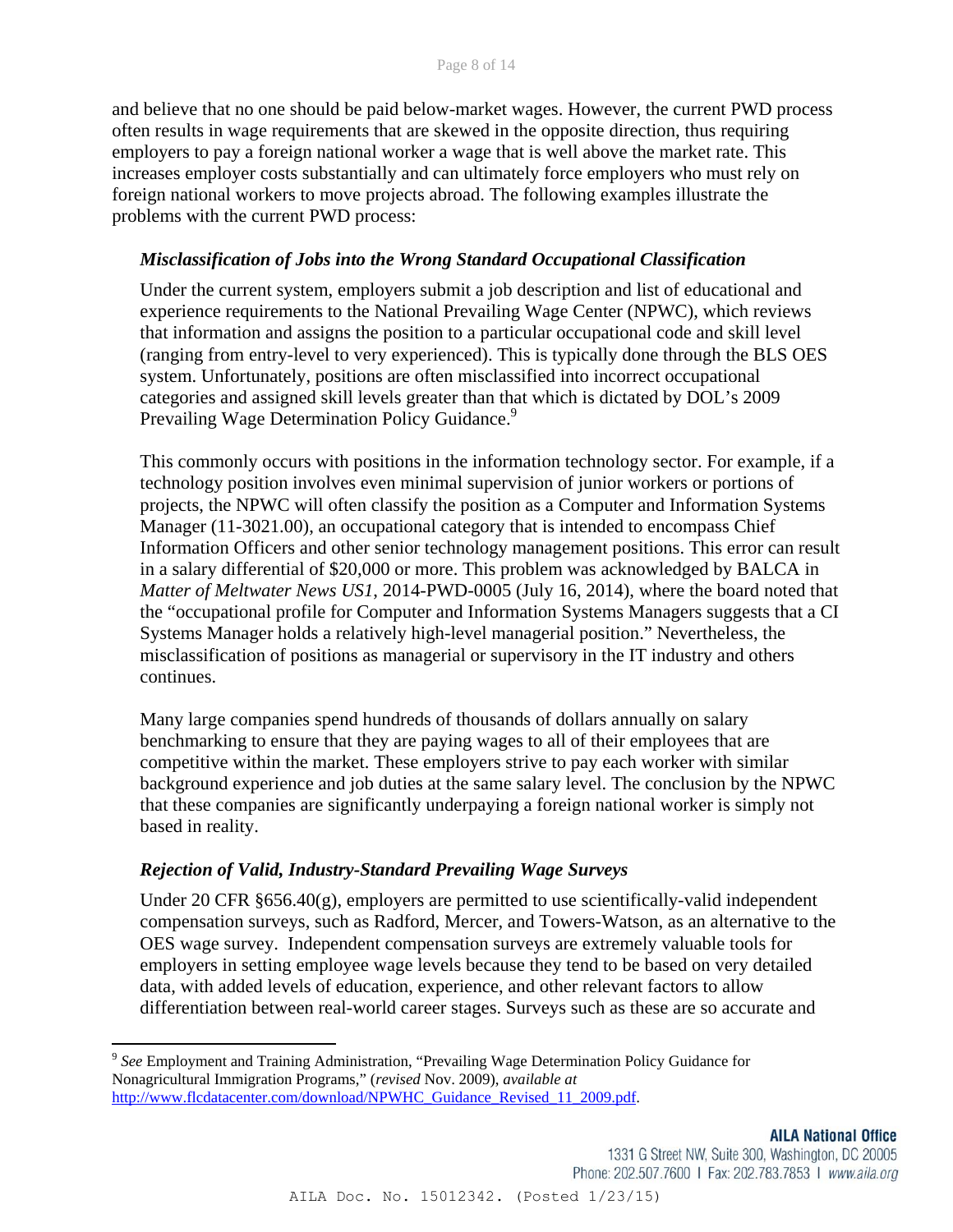reliable, many employers, especially in highly competitive geographic areas like Silicon Valley, pay thousands of dollars per survey to ensure that their compensation packages remain competitive.

Despite the fact that these surveys are permitted under the regulations, the NPWC frequently rejects them for what appear to be generalized and often ill-defined reasons, such as the conclusion that the job description in the survey is not a sufficient "match" for the job description provided by the employer. Companies use these surveys not to pay a foreign worker a below-market wage, but rather to treat all of their workers consistently, fairly, and in a manner that is competitive to the market. For these reasons, DOL should adopt a more generous approach in its acceptance of commercial wage surveys as a valid basis for justifying a prevailing wage.

### *Mismatch between the OES Survey and Modern Occupations*

The occupational categories available in the OES wage survey are controlled by the Standard Occupational Classification (SOC) system which the BLS has not updated since 2010, and which is not scheduled to be updated until 2018. Meanwhile, modern business practices have continued to grow and evolve, and changing workplace realities have led to the emergence of job categories that did not exist in 2010. Though BLS periodically adds emerging occupations to the "All Other" SOC classification, and many times these new occupations have detailed descriptions that accurately depict the position in question, DOL often refuses to rely on the "All Other" classification for prevailing wage purposes, stating that such classifications lack adequate wage data.

If DOL is hesitant to rely on the "All Other" classification when issuing PWDs, BLS should, at a minimum, review the occupations listed under the "All Other" classifications on a regular basis and move such occupations to their own classification as soon as BLS is comfortable with the reliability of the data. This review should take place on an ongoing basis and should not be dependent on a revision of the entire SOC that occurs only every 8 to 10 years. By allowing these occupations to languish in the "All Other" category, employers are inappropriately being held to prevailing wage standards that are not reflective of the job duties the employee is actually performing. A frequent assessment and transition of "All Other" occupations to their own distinct category would greatly improve the degree to which the SOC reflects the modern U.S. workforce.

# *Unsubstantiated Wage Differentials for Positions Requiring a Foreign Language or Travel*

If a position requires the employee to have knowledge of a foreign language or to travel, and such a requirement is not normal to the occupation, DOL generally adds a wage level to the PWD. In other words, if the position would normally be assigned a Level 2 wage, a foreign language or travel requirement increases the wage to a Level 3. For professional positions, it is not uncommon for each wage level to represent an increase of 20 percent or more. If the position requires knowledge of a foreign language *and* travel, DOL generally adds two levels to the PWD, representing a wage differential that is often 40 percent or greater. These wage differentials are not in line with the actual compensation practices of U.S. employers.

1331 G Street NW, Suite 300, Washington, DC 20005 Phone: 202.507.7600 | Fax: 202.783.7853 | www.aila.org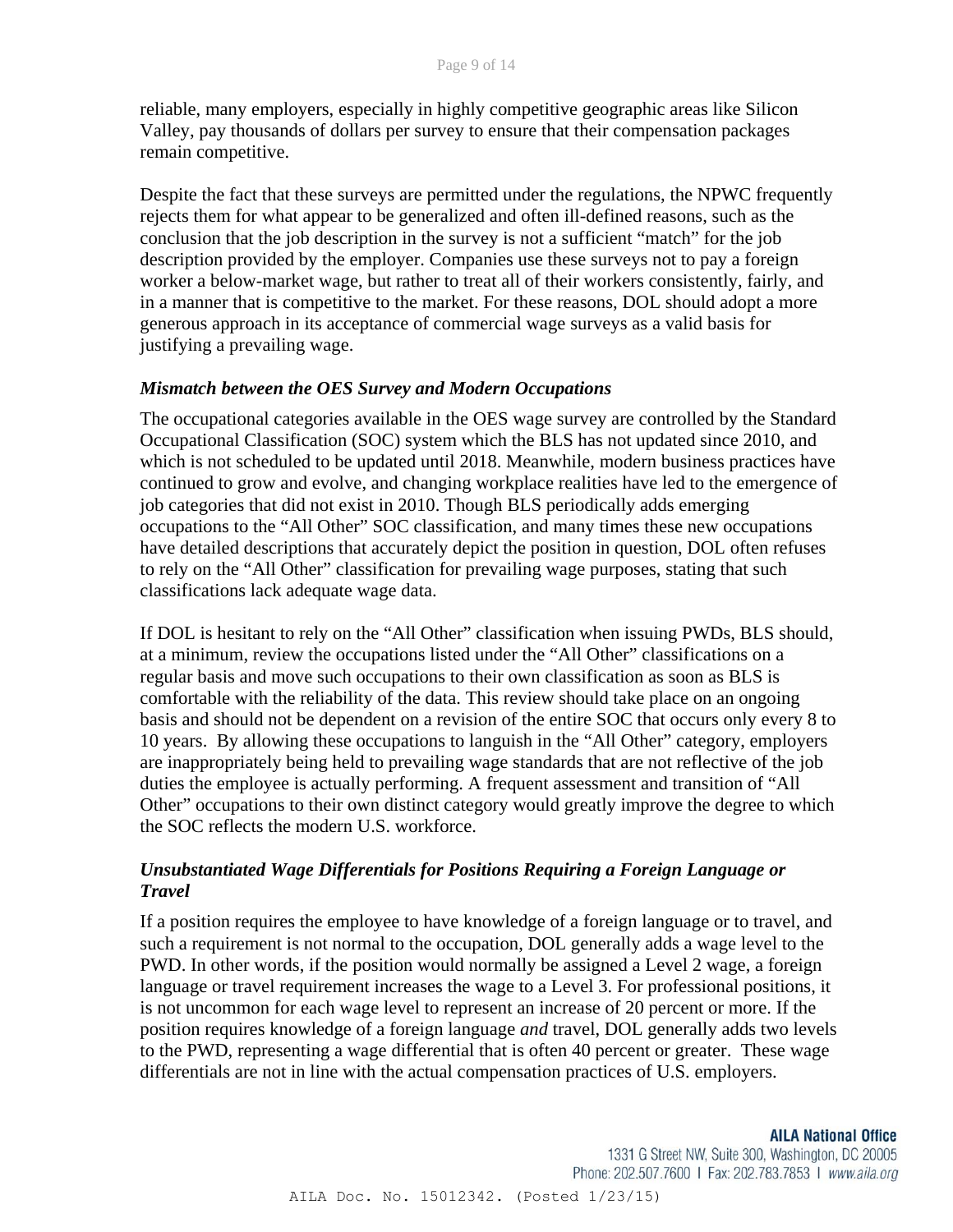Moreover, when surveying employers to collect wage data for the DOL's prevailing wage database, BLS does not ask whether employers pay higher wages for positions that involve a foreign language or travel. As such, the wage differentials are unsubstantiated by real world data and have a punitive effect on employers seeking to expand in the global marketplace. Unless and until DOL finds that foreign language and travel requirements not normal to the occupation actually result in wage differentials, employers should not be forced to pay significantly higher wages for these jobs.

By making adjustments such as these to the PWD process, DOL can ensure that PWDs accurately reflect market wages. Not only will this protect the interests of U.S. workers and foreign nationals, it will also allow employers to remain competitive in the global marketplace.

# **Amend the Methodology for Determining Degree/Experience Equivalency so that the Positions of DOL and USCIS are Consistent**

DOL and USCIS use conflicting methods to equate experience to education which creates a great deal of confusion for employers. For example:

- Under USCIS regulations at 8 CFR  $\S214.2(h)(4)(iii)(D)(5)$ , three years of specialized training and/or work experience is the equivalent of one year of college-level education. Therefore, under this interpretation, 12 years of experience would be the equivalent of a bachelor's degree. To demonstrate equivalence to a master's degree, USCIS requires the employee to have a bachelor's degree, plus five years of progressive experience in the specialty.<sup>10</sup>
- DOL takes the position that a four-year bachelor's degree program includes two years of general education and two additional years of specific education or vocational preparation. Therefore, under DOL's Specific Vocational Preparation guidelines, two years of experience is equivalent to a bachelor's degree and four years of experience is equivalent to a master's degree.<sup>11</sup>

These differing standards create complex issues when the foreign employee lacks a single source degree but has many years of work experience. Employers must try and reconcile the competing standards while shepherding the employee through the nonimmigrant visa, PERM, and immigrant visa processes. To comply with the different standards, the employer must often set forth illogical or inconsistent job requirements. DOL and USCIS should agree on a single consistent approach to the experience/education equivalency determination.

# **Expand the List of Designated Shortage Occupations under Schedule A and Establish a Regular Review Process**

At present, only physical therapists, professional nurses, and aliens of exceptional ability in the sciences or arts or performing arts are included on Schedule A, the list of occupations for which DOL has determined there are not sufficient U.S. workers who are able, willing, qualified, and

<sup>&</sup>lt;sup>10</sup> 8 CFR  $$204.5(k)(2)$  and 8 CFR  $$214.2(h)(4)(iii)(D)(5)$ .

 $11$  69 Fed. Reg. at 77332; SVP guidelines at http://www.onetonline.org/help/online/svp, Field Memorandum No. 48-94 (May 16, 1994); *Matter of Globalnet Management LC,* 2009-PER-00110 (Aug. 6, 2009).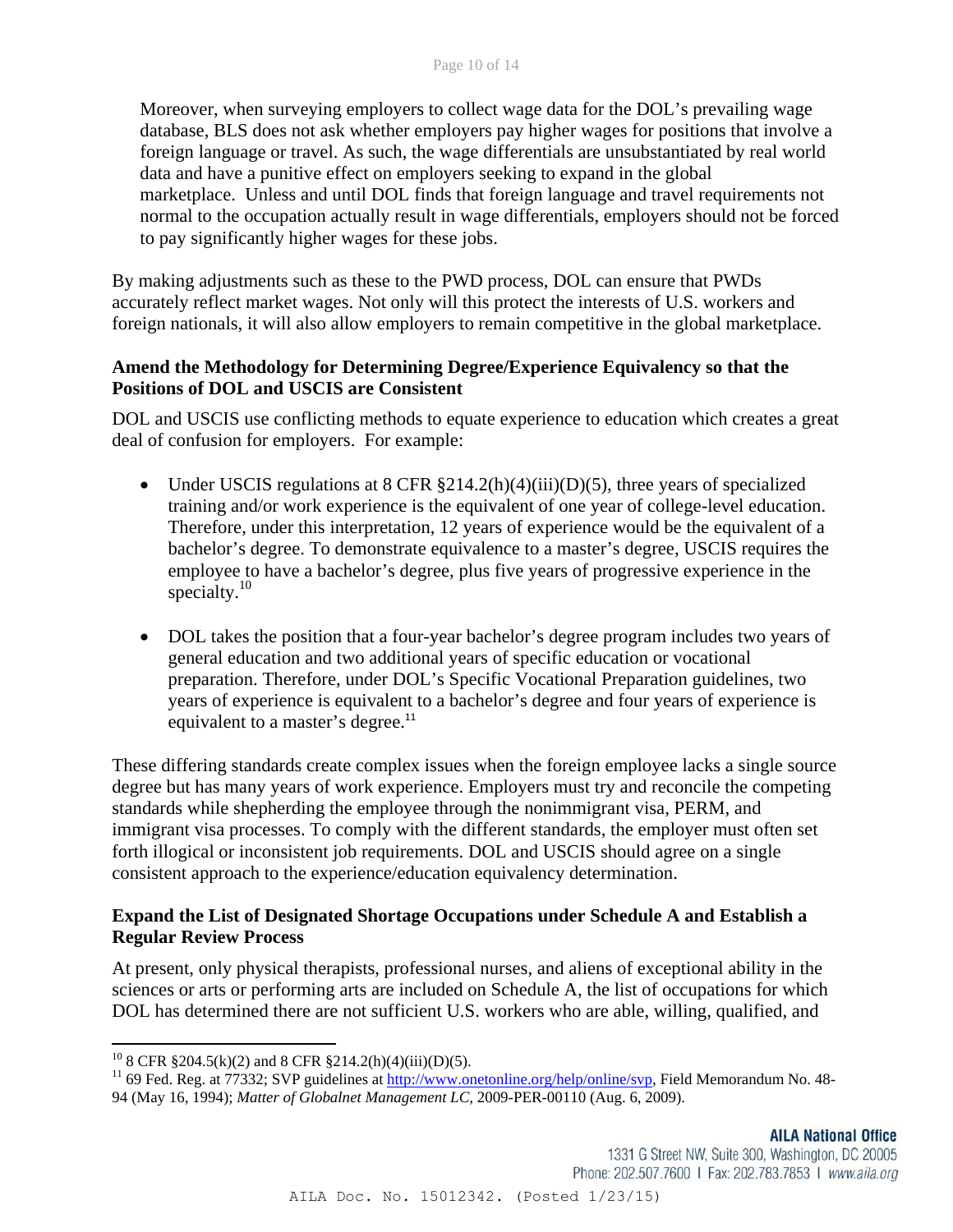available.12 DOL should systematically review BLS data on an annual basis to determine whether there are labor shortages in additional occupations (or conversely, whether a shortage no longer exists) and amend Schedule A accordingly to reflect changes in the labor market. In doing so, DOL should also consider expanding the list based on specific skill sets. For example, DOL could designate Science, Technology, Engineering, and Mathematics (STEM) master's degree fields as Schedule A occupations. This could be accomplished through the addition of a third group of occupations to 20 CFR §656.5 (i.e., Schedule A, Group III).

# **Incorporate Changes to Improve the ETA 9089 Form**

The ETA 9089 is designed to capture information essential to the labor certification application process, such as recruitment efforts, job description, and the beneficiary's work history, skill sets, and biographical data. Though an integral and necessary part of the PERM process, the form sometimes falls short when it comes to documenting unique aspects and particulars of a job. We provide the following suggestions to improve the ETA 9089:

- **Provide appropriate space for the employer to explain business justifications under Section H, "Job Opportunity Information."** Lacking any other appropriate space, most employers use H-14, "Specific Skills or Other Requirements" as a catch-all to explain unique issues and other special items.
- **Add another subsection to Section H, "Job Opportunity Information" for positions that involve third party worksites.** This subsection should be an open, descriptive field similar to H-14 so the employer can explain whether the placement is permanent or temporary, and provide any other necessary details. A separate field should be created to capture whether travel expenses will be reimbursed.
- **Add another subsection to Section H, "Job Opportunity Information" to account for worksites that are in a different geographic location than the employee's home address**. The new subsection should require the employer to provide a description of the commuting arrangement (e.g., employee travels to worksite Monday through Friday, all expenses paid by the employer). We also suggest adding a question as to whether the employee can live anywhere in the U.S. and if not, allow the employer to explain why residence in a specific geographic area is required. For example, some telework positions require the employee to live in a specific geographic region or in the employer's defined sales district so that the employee can be readily available to service clients in that geographic area.
- **In the drop down box list of countries in Section J, "Alien Information," Question 5, "Country of Citizenship" and Question 6, "Country of Birth," Move "United States" so that it appears in the alphabetical list of countries. "**United States" is currently listed first. An employer could easily slip up and select this option in error, which may result in an automatic denial, as the Immigration and Nationality Act prohibits the filing of a labor certification for a U.S. citizen.

 <sup>12</sup> 20 CFR §656.5.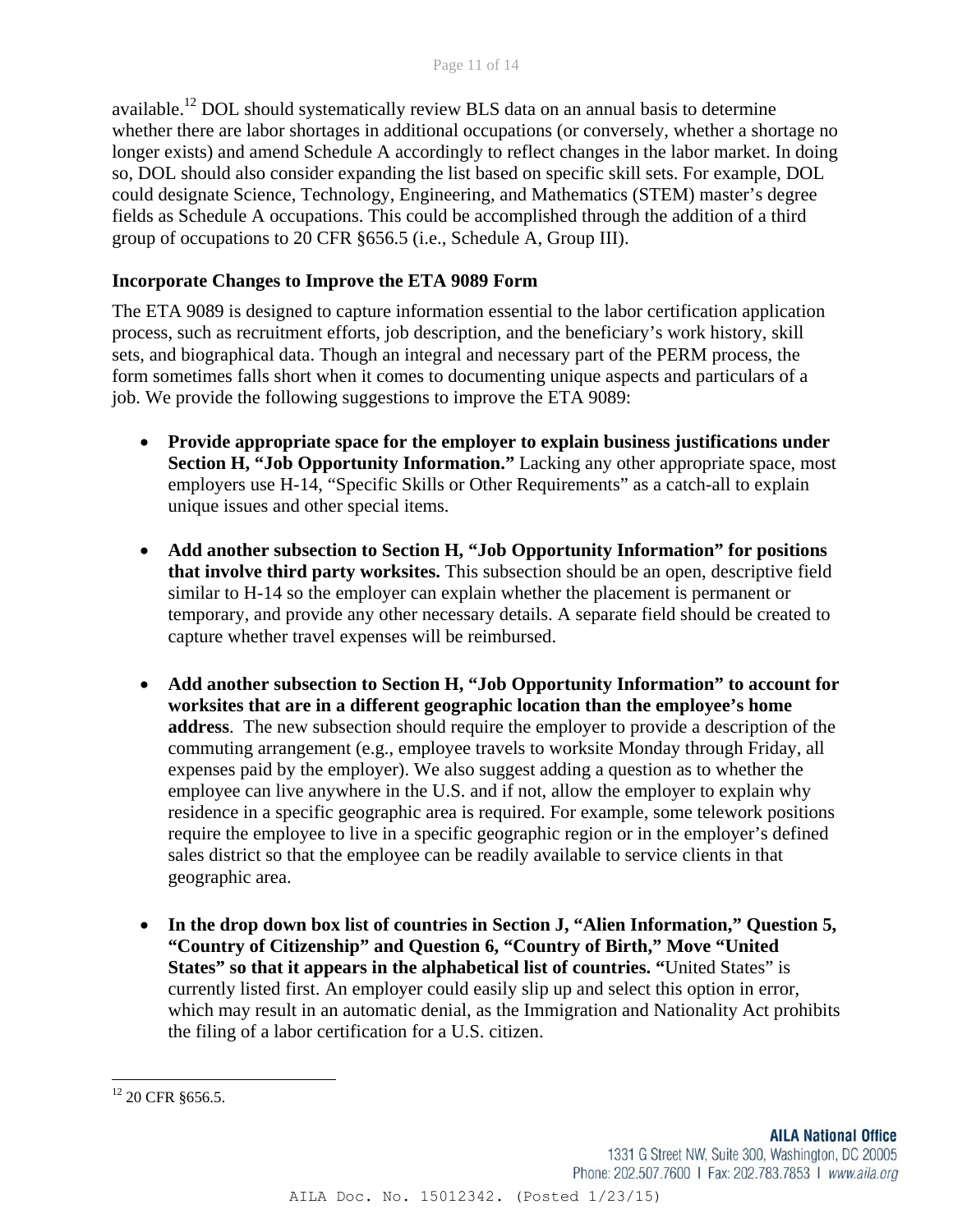- **Remove or modify Question H-12 "Are the job opportunity's requirements normal to the occupation?"** This question is entirely too technical and cannot be assessed and answered by most employers. As an alternative to deleting it, the question could be modified to read, "Are the job opportunity's requirements normal to the employer's occupational requirements?"
- **Add a new section for the employer to include the employee's qualifications such as certifications, licensure, and other credentials.** The July 28, 2014 FAQ<sup>13</sup> would need to modified so that Section K could once again be used for employment experience.
- **Expand existing warning prompts to prevent inadvertent errors leading to denial.** For example, the following items, if input incorrectly, should, but do not currently prompt an error message. This list is not exhaustive.
	- o **Question F-1**: Invalid PWD tracking number, e.g. fewer digits than the standard.
	- o **Question F-7 and 8**: PWDs with dates showing less than a 90 day validity period.
	- o **Questions F-2/I-1**: The SOC code is a professional classification (F-2) but the employer indicates the job is not professional (I-1).
	- o **Section F/Section I**: The date entered in Section F shows that the PWD has expired but the dates of recruitment in Section I indicate that the recruitment began before the PWD was issued.

# **Improve Customer Service Communications and Ability to Assess Case Status**

OFLC has a number of different telephone numbers and e-mail addresses for employers who require customer service or other assistance. However, our members who engage these services frequently report varying degrees of success in obtaining the answer they need or in resolving the underlying problem. We encourage OFLC to develop Standard Operating Procedures for its customer service, incorporating the following recommendations, and post the SOPs on its website.

- **Telephone**: OFLC contractors should accept telephone inquiries and inform customers that they will receive either a telephone response or e-mail response within a certain period of time (e.g., 15 days). OFLC contractors should also assign the inquiry a case number so that if customers need to follow up, there is a record of prior contact. If an adequate response is not received from OFLC within the designated timeframe, customers should have the means to follow up with a supervisor or other secondary level of inquiry via a different phone number and/or e-mail address.
- **E-mail**: Customers who contact OFLC by e-mail should receive an automatic response confirming receipt of the e-mail and the timeframe within which OFLC will respond. Like the proposed telephone system described above, if a response is not received within the designated timeframe, customers should have a means to follow up with a supervisor or other secondary level of inquiry. Although this is an important feature for customer

1331 G Street NW, Suite 300, Washington, DC 20005 Phone: 202.507.7600 | Fax: 202.783.7853 | www.aila.org

AILA Doc. No. 15012342. (Posted 1/23/15)

 <sup>13</sup> *See* http://www.foreignlaborcert.doleta.gov/faqsanswers.cfm#alien8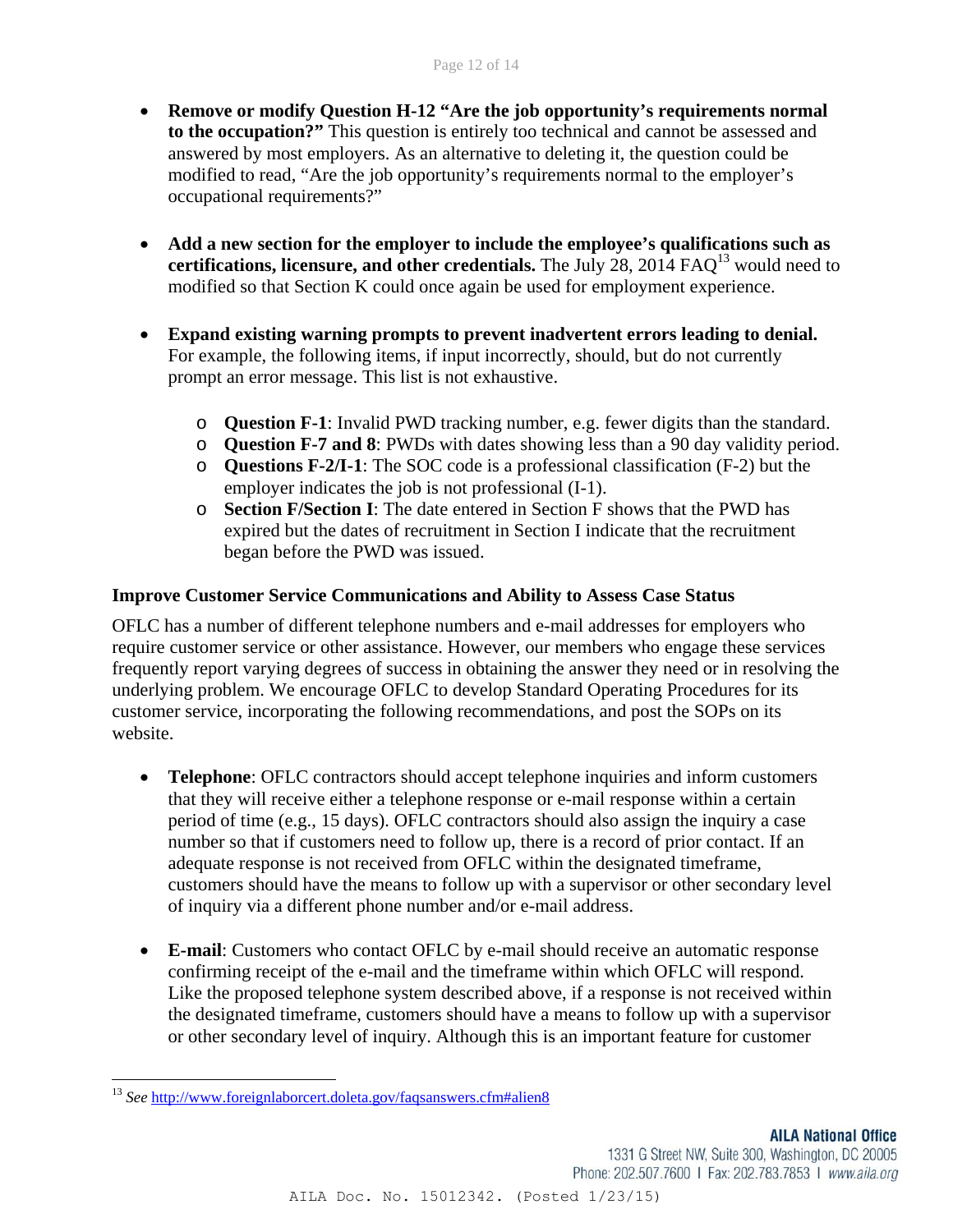service inquiries in all OFLC product lines, it is of particular importance for inquiries on supervised recruitment cases, where employers are encouraged to communicate via email. When an employer does not receive a timely response, they may be compelled to send duplicate e-mails to ensure that their response is received by the deadline, which can further clog the system.

- **Ombudsman Program**: We encourage DOL to expand the Ombudsman program, which is currently limited to H-2A and H-2B cases, to other product lines. The OFLC Ombudsman should be available to help customers resolve issues that could not be resolved through the normal customer service channels. Similar to the mandate of the CIS Ombudsman under the Department of Homeland Security, the OFLC Ombudsman could also make recommendations to improve OFLC programs based upon customer feedback.
- **PERM Sponsorship Verification**: Under current procedures, employers are required to verify the submission and sponsorship of PERM applications. OFLC sends an electronic questionnaire to the employer who has 7 days to respond. If the employer does not receive the questionnaire or is unable to respond within 7 days, an OFLC contractor will attempt to verify sponsorship by contacting the employer by telephone. If the contractor is unable to speak with the employer, he or she will not leave a message. If, after four attempts the contractor is unable to speak to the employer, the application is denied.

Moreover, employers are prohibited from confirming sponsorship by affirmatively contacting OFLC and it may take 2 to 3 months before the OFLC contractor verifies sponsorship. Uncertainty as to whether the employer may have missed the contractor's telephone calls and whether the PERM application will be denied on a technicality is a cause for great concern for many employers. This practice has also been questioned by  $BALCA.<sup>14</sup>$ 

We recommend that OFLC modify the sponsorship verification process to avoid unnecessary denials. For example, if an employer is unable confirm sponsorship via the electronic questionnaire, the employer should be able to do so through a dedicated telephone line and/or e-mail address. The creation of a mechanism for employers to affirmatively verify sponsorship should reduce the number of applications that are denied unnecessarily while making the process more efficient by allowing OFLC contractors to focus on other areas of the program.

**OFLC Website/Case Status**: At present, the OFLC website provides the following limited case status information: "In Process," "Certified," or "Denied." We recommend that this be expanded to provide more detailed case status information, such as "Sponsorship Verification" (if an employer has not yet successfully completed the sponsorship verification process described above), "Audit," "Supervised Recruitment," "Motion to Reopen," and "Appeal." Additionally, it appears that case status is not currently updated on a consistent and regular basis, particularly when a PERM

1331 G Street NW, Suite 300, Washington, DC 20005 Phone: 202.507.7600 | Fax: 202.783.7853 | www.aila.org

AILA Doc. No. 15012342. (Posted 1/23/15)

 <sup>14</sup> *See Matter of Pickering Valley Contractors*, 2010-PER-01146 (BALCA 8/23/11).